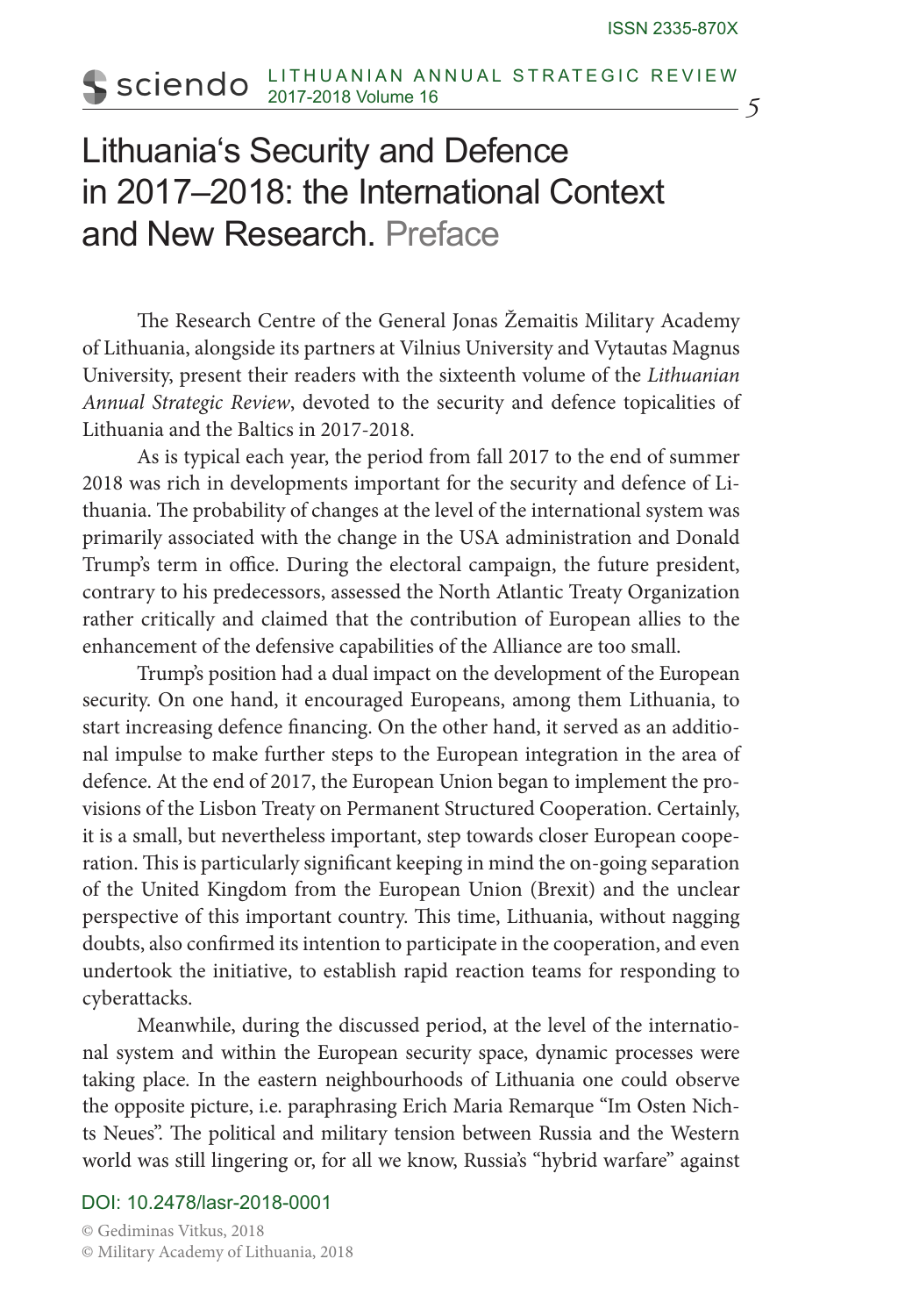almost the whole world, the warfare that no one exactly knows either when it began or what its objectives are, kept going on. The still smouldering conflict with Ukraine, the tireless propaganda campaign against the Baltic states, the financial support of the populist parties in Western Europe, encroachments employing chemical weapons or attempts, via the means of communication, to manipulate the electoral campaigns even in the United States testified to that. In March 2018, although presidential elections were held in Russia, as it was expected they did not bring any surprises or, the more so, changes.

*6*

While we had the possibility to observe rather dynamic processes in the West and a certain stagnation in the East, it was possible to register at the national and neighbourly cooperation level a distinct consistency and systemic development of the implementation of set security and defence plans and guidelines. In 2017, the Baltic states and Poland hosted combat groups of NATO forward presence battalions, Lithuania kept consistently increasing the financing of the national defence in 2017–2018, signed the agreement on the procurement of a medium-range air defence system, and conducted call-ups to the regular, mandatory basic military service according to the plan. In June 2018, the largest ever international exercise, "Saber Strike", where about 18,000 military personnel from 19 NATO countries participated, was conducted simultaneously in all three Baltic states and Poland.

All these developments and processes no doubt will attract the attention of the researchers of the Research Centre at the Military Academy of Lithuania and are, to a certain extent, analysed from various aspects already in this collection of research papers. It is worth mentioning that an unusually large number (as many as fourteen!) of papers are published in this edition. Continuing the established tradition, we have categorized them into four groups.

The first group, "The Global International System and Lithuania", is comprised of four studies that, in one way or another, place Lithuania and its security and defence dilemmas into a broader international systemic context. *Egidijus Vareikis,* for the celebration of the Centennial of the Restored Lithuania, prepared a review where he discusses the geopolitical prognoses of the development of Lithuania and the entire North Eastern European region for the coming hundred years. According to the author, in the geopolitical visions of the 21<sup>st</sup> century, the Baltic states are seen as a part of the integrated Euro-Atlantic space enjoying a good possibility to become members of the new power centre forming in Central Europe or a strong periphery of North Western Europe. *Eglė Murauskaitė,* in her study "Nuclear Matters: Lithuanian Security Culture in the Context of NATO Trends", traces and contrasts two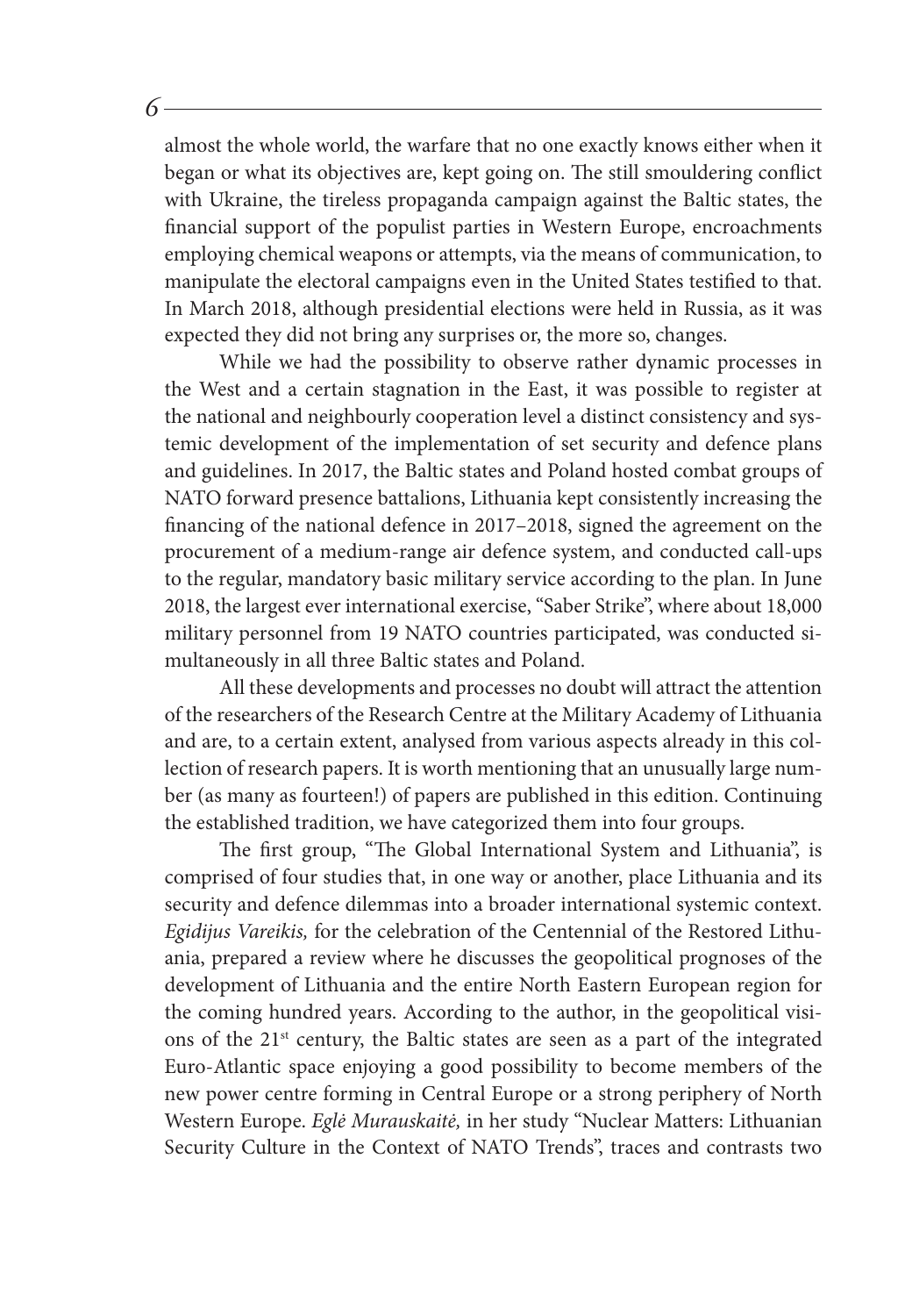parallel processes: the development of Lithuanian security culture, and the evolution of NATO's relation to nuclear weapons. The researcher registers "the subtle rhetorical dissonance", because, as she puts it, the nuclear nature of NATO's deterrent has largely escaped the Lithuanian public discourse. *Gintas Gumbrys* prepared a study providing comprehensive information on Lithuania's military contribution to the assurance of international security and stability – the participation of Lithuanian military personnel in international operations and European Union training missions from 2004–2017. From this historical perspective, the author attempts to find the connection between the accumulated participation experience and potential military contributions of Lithuania to international operations in the future. In her article, *Agnietė Žotkevičiūtė-Banevičienė* explored the problems of the cultural awareness of military personnel participating in international operations and compared its manifestation in military doctrines and other documents regulating the activity of the armed forces and the military service in major NATO states and Lithuania. On the grounds of the conducted research, the author formulates recommendations on how Lithuania can and must align with major NATO states shaping cultural awareness guidelines in strategic documents and development programs.

*7*

The second part of the *Lithuanian Annual Strategic Review* – "The Changing European Security Environment" – consists of three studies. *Eitvydas Bajarūnas* and *Vytautas Keršanskas* explore particularly relevant topic after Russia's war in Ukraine and about the threats of hybrid warfare and potential responses to them. The study surveys both the theoretical considerations of the definition of hybrid warfare and threat concepts and the practical aspects of the problem including the means of hybrid impact employed by Russia as well as Lithuania's, the European Union's, and NATO's measures and actions of fighting them. *Viljar Veebel* and *Illimar Ploom* assess the credibility of the deterrence posture provided by NATO in avoiding Russia's potential aggression against the Baltic states. The focus of the analysis covers both the physical capabilities of potential parties to the conflict and behavioural-ethical aspects related to the current security environment. The article demonstrates the challenges for the Alliance's deterrence strategy and makes several suggestions of how to increase the credibility of NATO's deterrence strategy to avoid Russia's potential aggression.

*Klaidas Kuchalskis,* in his article "Organised Crime: New Challenges and Response Addressing Them", searches for the answer of how and why this danger is relevant to national security. The author analyses this phenomenon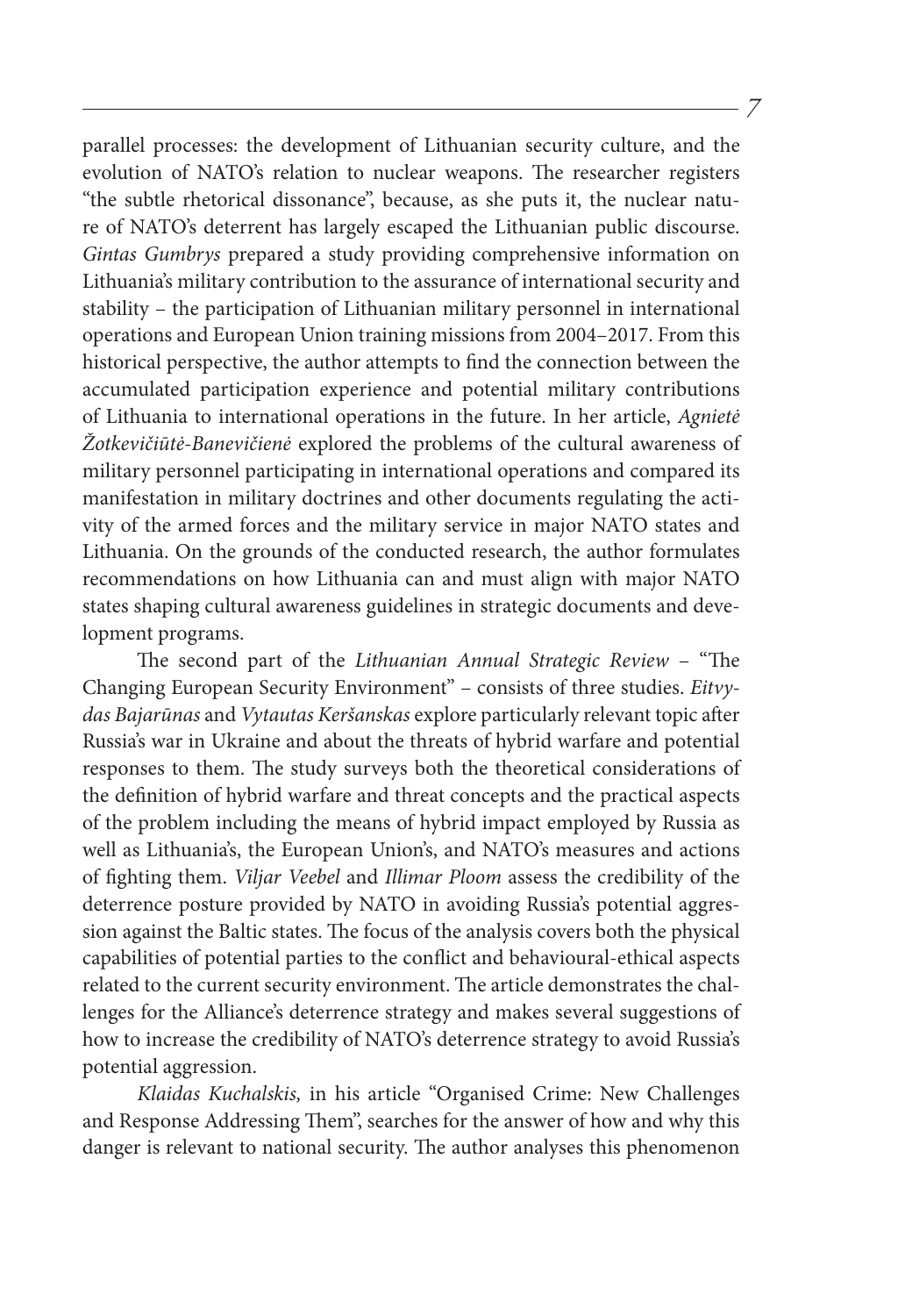from the perspective of Lithuania and from that of the European Union and comes to the unambiguous conclusion – taking into consideration the ever growing hybrid threats, it becomes obvious that organized crime poses a great and ever increasing threat to Lithuanian national security and to that of the whole of Europe.

The third, traditional part of the journal, "Lithuania's Eastern Neighbourhood", again focuses on Russia, the greatest neighbour to the East. This time, Russia's policy and warfare has attracted the attention of three researchers. *Daivis Petraitis* explores the military exercise *Zapad* 2017*,*  conducted a year ago by Russia and which attracted the attention of many observers. According to the author, who carried out the research and accumulated the available information, it may be stated that during the exercises it was demonstrated that the concept and plan of a potential war against a strong adversary in the West was tested. The essence of the latter is detailed, planned, and carefully coordinated in the time and space actions of the military forces. The researcher draws the conclusion that the current political and military command of Russia remain faithful to the traditions and philosophy of Prussia's General Staff while seeking to employ modern technological progress for still greater effectiveness. *Algirdas Revaitis,* in his study devoted to the modern military discourse in Russia's military thought, focused on publicly accessible texts and speeches prepared by Russian officers, warfare experts, and analysts. The author stated that Russia's military practices in Eastern Ukraine influenced its attitude to modern warfare, in particular which new warfare types (terminology) surfaced in the Russian military glossary. Having completed the analysis, the researcher came to an intriguing conclusion that the developers of Russian military thought are rather inclined to imitate the military experiences of Western states, particularly those of the USA, yet evade the conceptualization of their latest military practices as visions of future warfare. *Raimundas Lopata* prepared a study devoted to the geopolitical status transformation of Russia's Kaliningrad Oblast (region) after the annexation of Crimea and aggression against Ukraine. The research reveals that Moscow consistently renounces the idea to eventually turn Kaliningrad into a geopolitical connection linking Russia with the West. Russia is unambiguously transforming the region into a military outpost, at the same time applying a more severe control in the areas of social, economic, and political processes and sparing no effort to maintain the energetic life of the region under the conditions of isolation (or cutoff) and transit restrictions.

*8*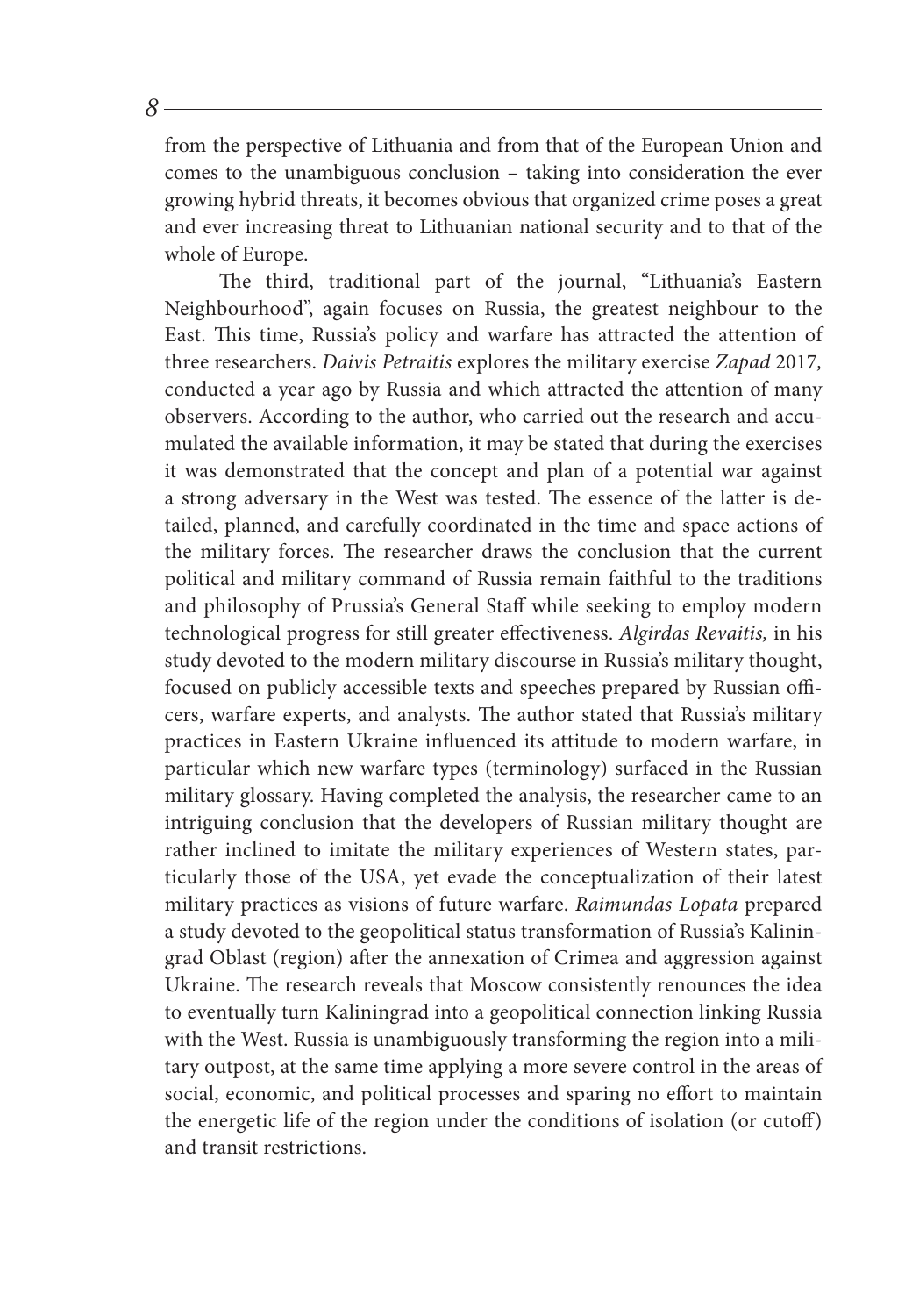The fourth part of the *Lithuanian Annual Strategic Review* traditionally analyses urgent aspects, problems, and cases of Lithuanian national security. This time, readers have the opportunity to get acquainted with four studies. *Vytautas Jokubauskas,* in his study "Territorial Defence and Partisan Resistance (Lithuania's Experience)" gets deep into the historical experience of the Lithuanian territorial defence and partisan operation. In the author's opinion, this can have a tangible, applicable importance because, on one hand, in the first part of the 20<sup>th</sup> century, Lithuania not only considered and planned these concepts, but more than once applied them in practice. On the other hand, the geographical localization of the country, as well as the distribution of eventual conflict sources, in comparison with the inter-war period did not essentially change. *Aušra Pocienė* researched the possibilities to attract young people to the regular mandatory basic military service and, on the grounds of abundant quantitative research, drew the conclusion in her article that the wish to learn to defend one's own family and the Motherland, as well as the post-modern motive to experience adventure and trials, were the main reasons of the first volunteer conscripts. Still, in the author's opinion, it should be admitted that young men are attracted to the regular mandatory basic military service not only by patriotic idealistic arguments but also by rational calculations. The desire to perform mandatory military service now so as not to do it later was also a significant reason for volunteering during the first round of the call-up. *Audron*ė *Petrauskait*ė and *Laurynas Šaltenis,* in the article "Impact of Ethical Problems of the Intelligence Activity for National Security", engaged in the examination of an interesting theoretical problem that has significant practical implications as well. The article systematizes insights on the grounds of scientific literature where the individual and organization-level context and moral reasoning assumptions influencing the chosen behavioural strategies and their consequences at the level of the individual, group, organization and state are analysed. On the grounds of the presented theoretical analysis, the authors constructed the Initial Behavioural Model of the Integral Intelligence Official that could serve as the reference point for further structured discussion. *Gintaras Šumskas* and *Irmina Matonytė,* in their study "Impact of the News Media Use for the Assessment of Military Threats" analysed concepts and assessments of military threats on the grounds of the news media theories and data from representative Lithuanian public opinion polls. According to the authors, the research showed that the impact of the news media usage is enhanced by certain qualities of the individual political competence and that gutter press and

*9*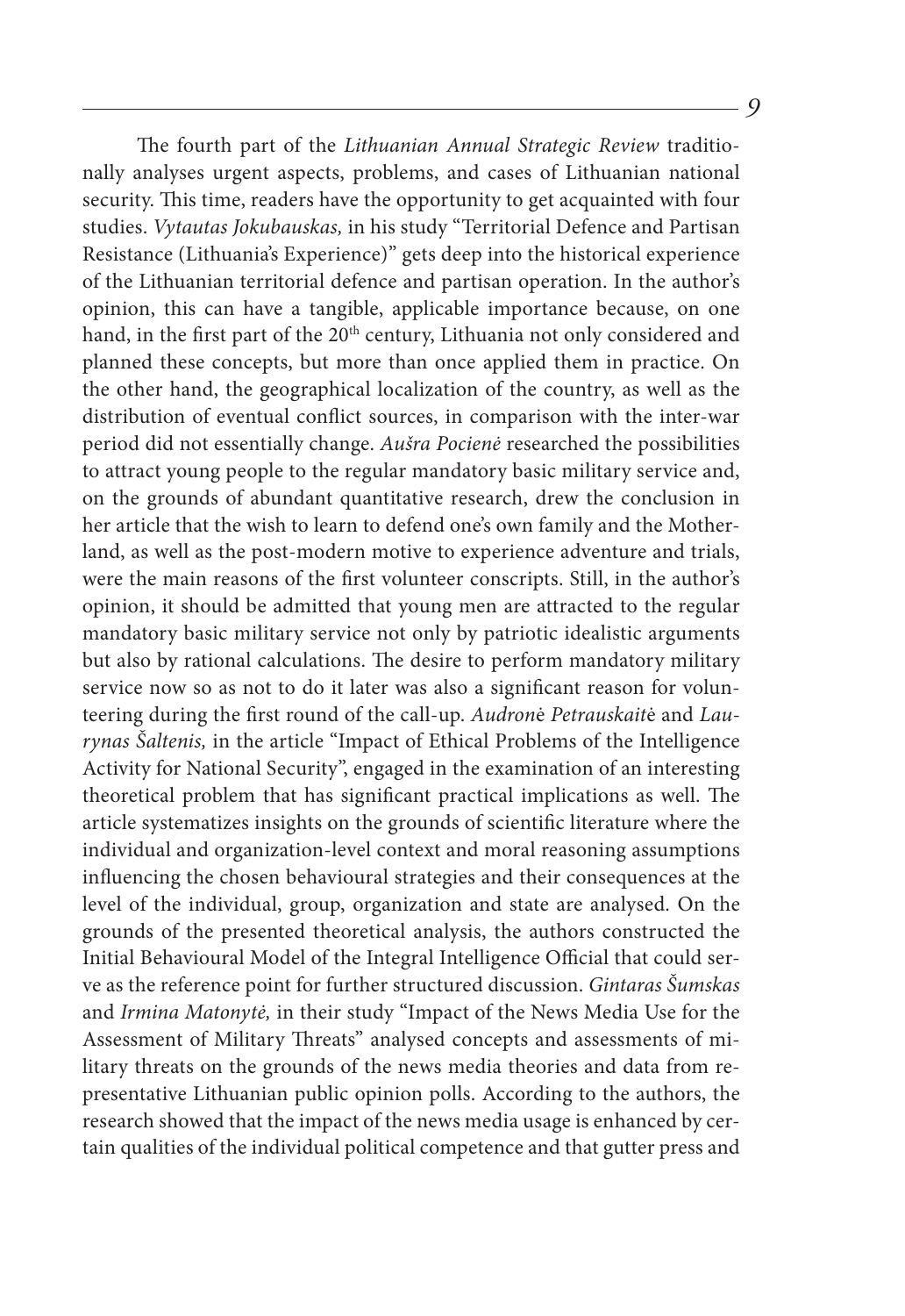*10*

Russian TV, as well as qualitative press, affect concepts of military threats, in which sets of factors forming concepts of military threats are different. The authors emphasize that the extent of the news media impact is mostly exerted by the national belonging of the individual, education, income, participation in elections, political awareness, and interpersonal communication on political topics, as well as leftist–rightist self-identification.

*Vilnius, August 2018*

*Gediminas Vitkus Editor-in-Chief Military Academy of Lithuania*